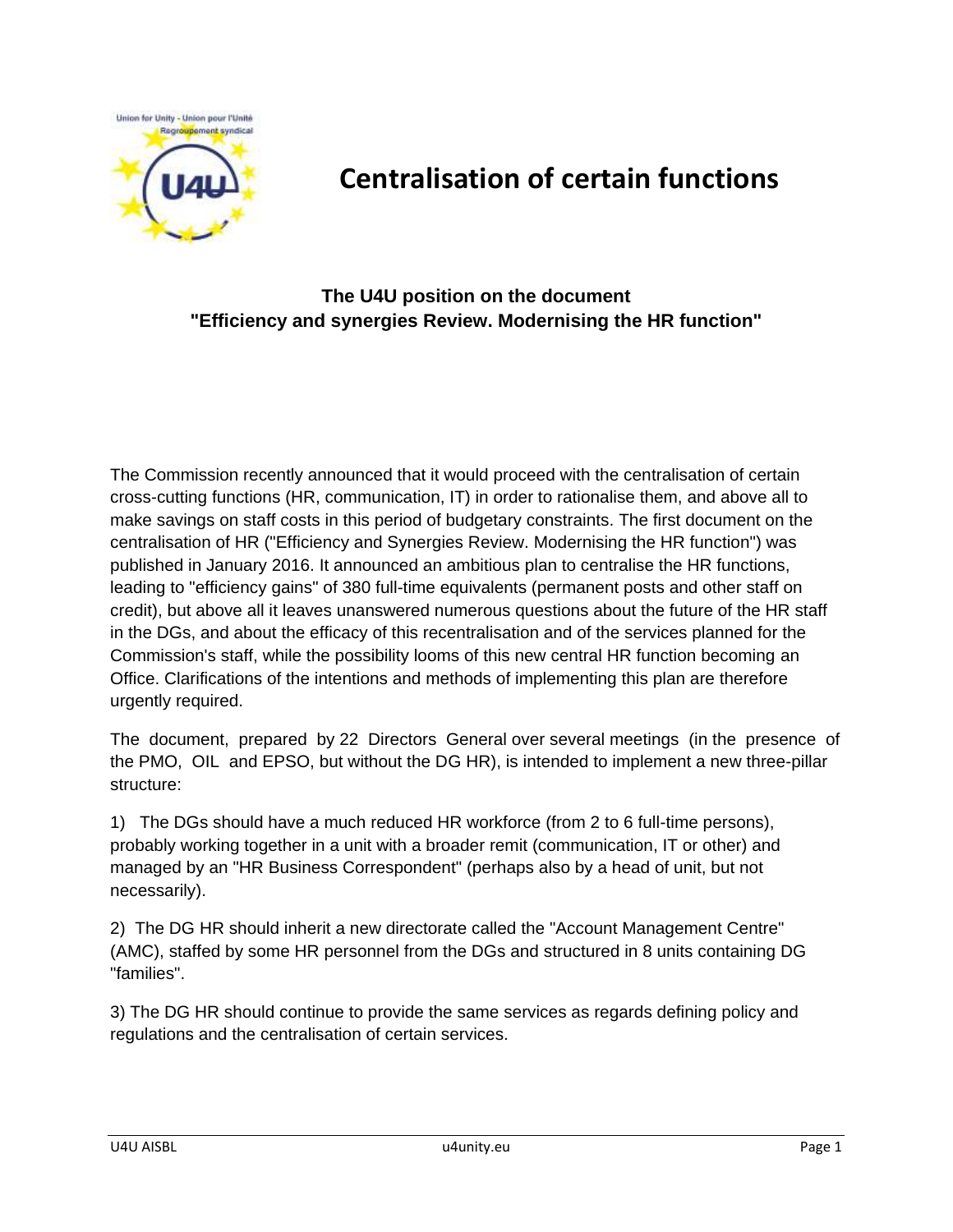Before looking at the background of this project, it should first be noted that the vocabulary used is particularly surprising and appears to be the result of managerial obsessions that seem to be completely unrelated to the human aspect of staff management. Why call these new structures "Business Correspondent" and "Account Management Centre"? It gives the impression that these structures are in place to process and manage figures rather than people. This type of vocabulary unfortunately speaks volumes about the lack of awareness of the human aspect of staff management that is driving this reform. In fact, U4U believes that, on the face of it, a degree of centralisation of the services is not in itself a bad approach. Some procedures, where equal treatment is symbolically important and more effective, are actually worth fully centralising: this is especially the case, for example, with time management (various forms of leave, part-time work, etc.), personal data management and disciplinary procedures, as recommended by the report (page 14). For the rest, it is a matter of finding a balance between central and local capacities.

In the opinion of U4U, the lines of action given in the document "Efficiency and synergies Review. Modernising the HR function" give rise to the following problems:

1) By moving full ahead down the path of staff savings, the document fails to consider the decentralisation of HR established since 2000. It is clear that there has been no assessment of MAP 2000 or its effects. This shows once again the gap between what the Commission promises externally and what it applies internally.

2) The same could also be said with regard to social dialogue, as staff representatives were not invited to the discussions leading up to this report. The Commission continues to see social dialogue within its institutions as simply a means of passing on information after the fact, despite the fact that in its employment policy it encourages social dialogue before the fact, as part of the process of jointly identifying problems and solutions (article 151 of the Treaty)<sup>1</sup>.

3) The report is riddled with detailed, but not very convincing, examples of function sharing between the different new actors of the HR policy. For example, those responsible for career guidance will be... in the AMC: what will they know about the local factors that determine the needs of the person asking for help? The training is divided between needs decided locally but executed centrally according to a complicated formula: isn't there a risk of seeing supply determine demand? How will the promotion system be managed? The report also concludes that a new single interface called eSEP will be a panacea for the processing of all individual requests. Despite the report's repeated assertions to the contrary, it seems that the individual aspect tends to disappear and what takes its place is a new Office where, experience has shown, the service to the user is completely secondary to the need to make savings in the system, and where an anonymous computer interface accordingly makes it possible to dehumanise the service. It is also revealing that when we asked the 22 Directors General who wrote this report what their expectations were with regard to this reform, none of them

 $\overline{a}$ 

 $1$  According to the 2016 report "A new start for social dialogue one year after": "On the representativeness of the social partners (with implications in terms of membership and negotiation mandates) and the need for adequate capacities (including analytical and legal) to create sufficiently strong organisations, a suitable institutional framework for social partners to engage in bipartite and tripartite dialogue is essential" (page 3)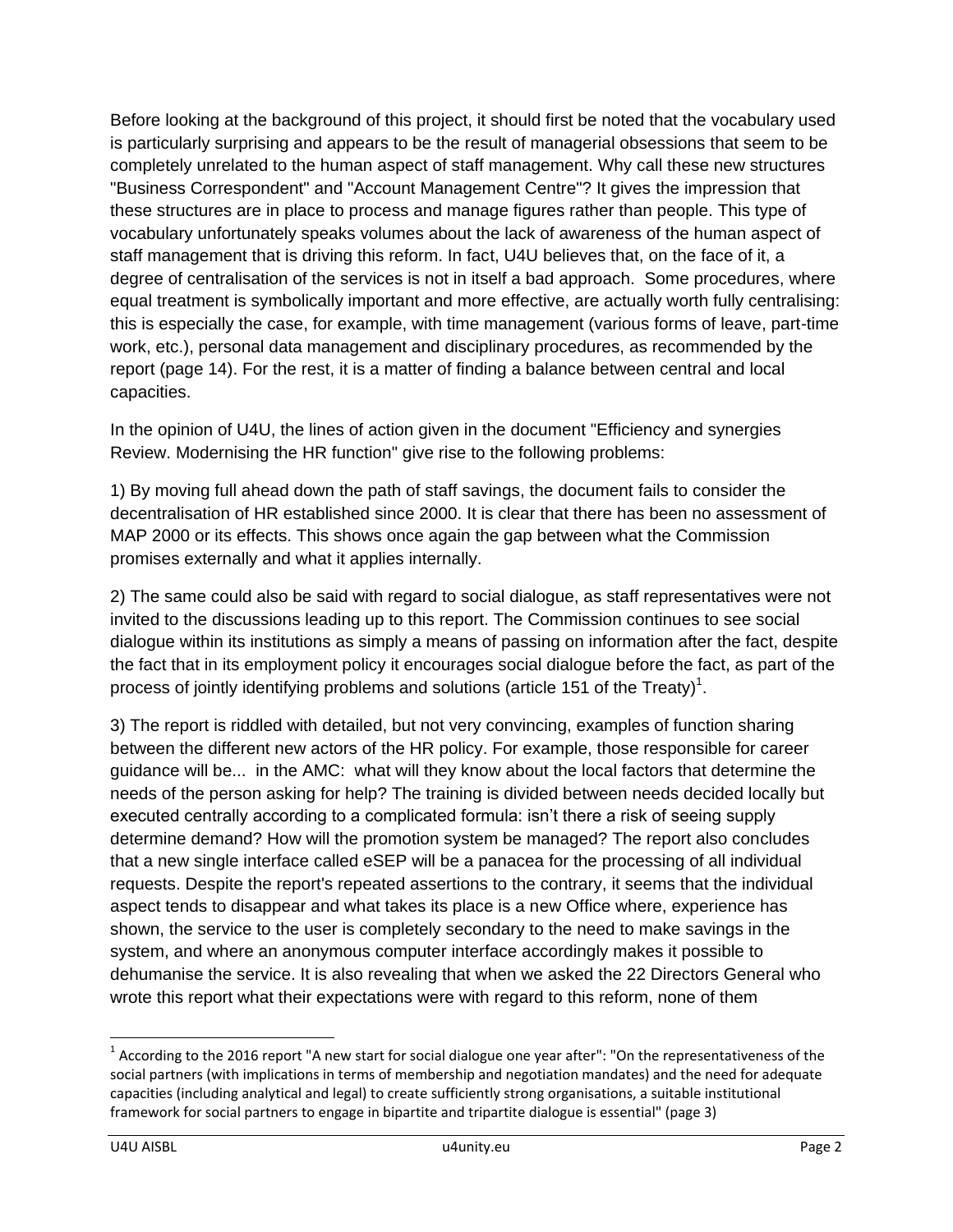mentioned "becoming a learning organisation" or "improving the work/life balance". The first exchanges with staff show how the latter are under no illusions concerning the so-called desire of the Commission's senior management to help staff.

4) The report remains rather vague on the subject of those members of staff who will be transferred to the AMC (page 18), basing its analysis on strictly mathematical variables (a ratio of 1 to 40 or 1 to 95?). Under these conditions, will the AMC have the necessary resources to implement its policy? Will its 8 units have the special features justifying the differences in endowments? For example, will it be necessary for the DG HR to sacrifice part of its already overstretched workforce to strengthen the AMC, thus further weakening the DG HR? What role will the Secretariat General have, and isn't there a danger that weakening the DG HR will leave staff management divided between it and the SG - and with what negative repercussions? It is essential to provide reliable statistics concerning the staff who will go to the AMC and what exactly their functions will be.

5) Furthermore, the report was particularly vague regarding how this mobility of the HR staff in local DGs would be implemented. 380 full-time staff will have to be transferred and some will remain in place, but according to what criteria (some in the HRs, but what about the others?) Others will go to the AMC at the DG HR (but there will be only 8 head of unit posts, for example), and yet more to other DGs in functions subject to 'calls for expressions of interest'. The report was unclear as to how this mobility will be organised. It is clear, however, that the vast majority of people concerned will be ASTs in whom the Commission has, until now, shown little interest. The announcement of this mobility is an opportunity to take seriously the statements on the use of talent by giving all HR staff on the DGs the chance to make an informed career choice: this means setting up a genuine Chambre d'Ecoute (listening chamber) to enable the staff concerned to express their choices, to be listened to and advised, and then supported in terms of their mobility.

6) The report repeatedly insists, quite rightly, on the fact that this new system does not have to mean less humanity and a less personal service. The repetition of this theme in fact shows that the authors of the report are themselves not persuaded that this is a likely outcome. Are the suggestions made, such as, for example, the "proximity hours" for AMC staff at the DGs each week, among the issues being addressed? Are we expected to believe that a few hours on the ground by staff who have no grasp of the local situation will be enough? Are we expected to believe that eSep will provide the answers to all the questions from its databases and FAQs? There is scant detail in the report concerning the tools that will make it possible to assess the effectiveness of the new system. What is more, the report states that "establishing a systematic and if possible automated - feedback system on customer satisfaction (sic) should be considered so as to check the quality and speed of the answers and the satisfaction of the customers from the different HR services" (page 20). In other words, there could be an assessment based on the comments of the "customers", a term which says a lot about the way staff management is now seen.

7) There is a real, but unstated, possibility in this reform proposal that, in becoming centralised, the HR function will eventually become an Office (along the lines of EPSO, OIB, OIL or PMO), poorly defined and with insufficient staff. Trying to provide staff management at the lowest